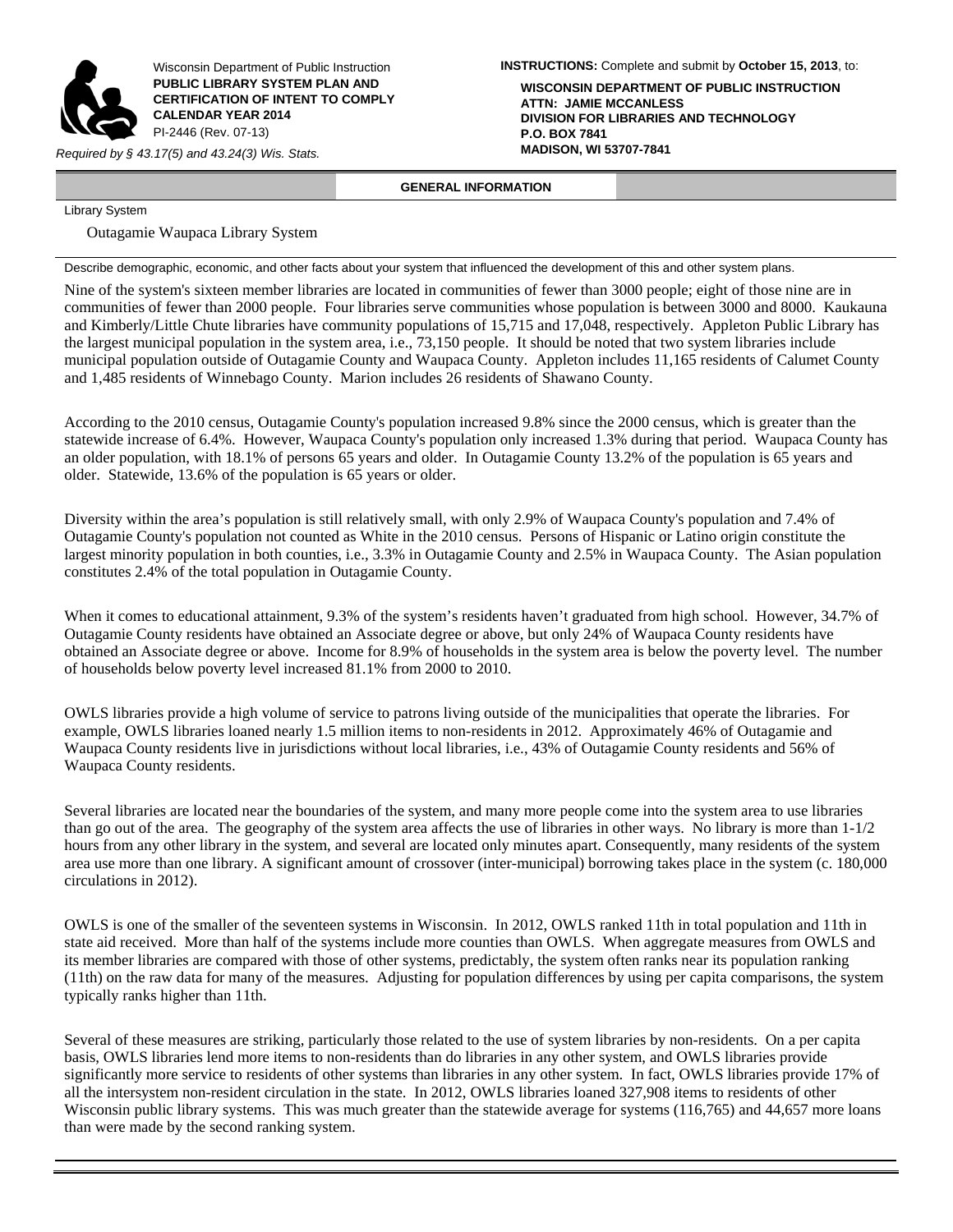## **GENERAL INFORMATION (cont'd.)**

OWLS libraries circulate a high number of items, ranking 5th in the number of items circulated per capita. The libraries continue to engage in high levels of resource sharing; the number of items loaned to and borrowed from other libraries is among the highest in the state. It is also clear that OWLS libraries experience a high volume of traffic, i.e., they have lots of people coming through their doors. The number of visits per capita is 5th highest among systems, and the number of programs attended per capita is 2nd.

OWLS libraries continue to rank very low in the number of public computers connected to the Internet (17th per capita). However, use of public Internet computers ranks 13th per capita.

It is also interesting to note that while OWLS ranks 8th in total income per capita and 7th in total operating expenditures per capita, OWLS libraries rank 5th in materials expenditures per capita. OWLS libraries spend a greater portion of their budgets for materials than do libraries in most other systems.

Describe significant needs and problems that influenced the development of this and other system plans.

The development of the 2014 system plan builds upon previous planning activities and previous plans. While many of the system's needs and problems do not change dramatically from year to year, new issues regularly arise, and ongoing issues experience a shift in focus or urgency. A number of 2014 issues and priorities are described below.

### Technology Services

OWLS Technology and Resource Sharing Plan: 2013-2016 and OWLSnet Planning Process Report (August 2013) contain extensive detail regarding technology service goals, objectives, priorities, and activities. The primary technology goal is to continue providing services and support to OWLS and OWLSnet member libraries that help them increase patron access to library and information resources and that help them increase the efficiency and effectiveness of library operations. Technology priorities for 2014 are summarized below:

•Evaluating whether the current Sierra ILS platform adequately meets member library needs, and investigating the feasibility of adding a discovery layer product to replace the current online catalog.

•Supporting member library use of technology. This priority includes establishing competencies, providing training, supporting library PCs, assisting with the development of electronic content, enhancing InfoSoup to make it more helpful for library patrons, and implementing new services or software modules requested by member libraries when feasible.

•Maintaining and developing the OWLSnet network infrastructure in order to continue providing up-to-date technology-based services. This includes deploying appropriate network servers and telecommunications equipment and securing sufficient bandwidth to meet library needs.

•Monitoring the impact on member libraries and network infrastructure of changing media distribution systems from the sale of physical items to the licensing of downloadable and streaming media, and working to acquire sufficient digital resources to meet growing patron demand.

•Continuing to work with the Wisconsin Public Library Consortium (WPLC) to maintain an effective statewide digital media collection.

### Resource Sharing and Delivery

In 2007, OWLS began contracting with Nicolet Federated Library System (NFLS) to serve as the out-of-OWLSnet interlibrary loan clearinghouse for OWLS libraries. OWLS and NFLS staff have examined the current ILL service and are in agreement that the service is not functioning well. Consequently, OWLS and NFLS recommend rebuilding this service from scratch using WISCAT resourcing sharing software. This process is beginning in September 2013, and it's anticipated that the process will be completed by May 2014.

# Funding for Nonresident Service

Pursuing adequate and equitable county and intersystem funding for nonresident services continues to be a high priority for OWLS. OWLS libraries provide a high volume of service to non-residents. In twelve member libraries, over 50% of circulation is to nonresidents. Non-resident circulation at member libraries ranges from 38% to 73% of total circulation. OWLS libraries also circulate more items to people living outside of the system area than do the libraries in any other system.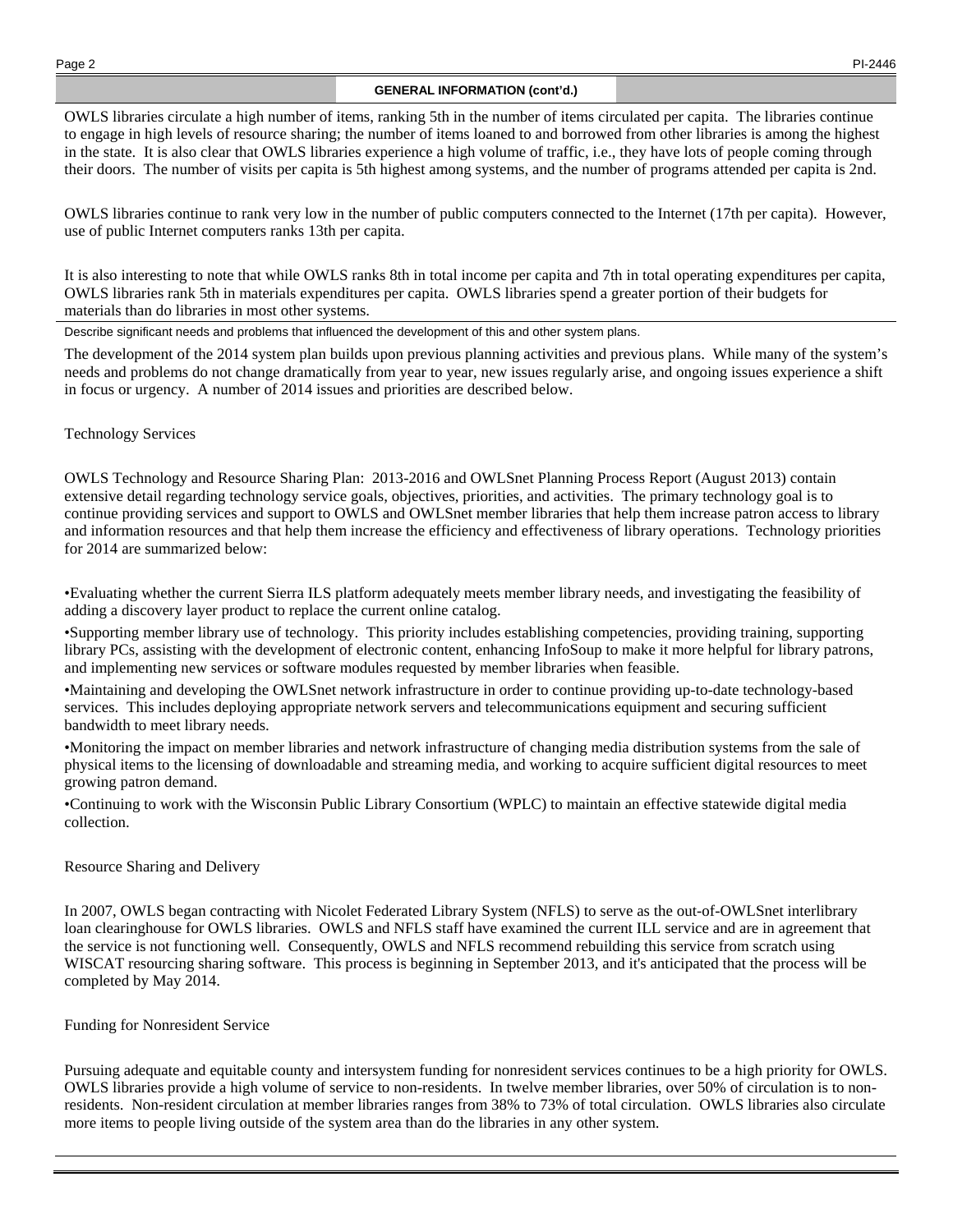# **GENERAL INFORMATION (cont'd.)**

Excellent progress has been made in achieving equitable county funding. In 2009, new county library service plans were developed that called for Outagamie and Waupaca Counties to fund municipal libraries at 100% of their respective funding formulas by the end of the period covered by the plans, i.e., 2014. It is anticipated that both counties will achieve their goals of 100% funding in 2014. New county library service plans will need to be developed in 2014. An issue for consideration during these planning processes is the counties' roles in paying for facilities costs, especially with the Kaukauna library moving to leased space in 2014.

It is much more difficult to address equity issues with jurisdictions outside of the system, especially with counties operating consolidated public libraries because they are not required to compensate libraries in adjacent counties (regardless of the levels of service their residents receive). While some progress has been made toward addressing intersystem equity concerns, some new concerns have emerged. In late 2004, OWLS renegotiated its intersystem on-site borrowing agreement with NFLS. Beginning in 2005, NFLS started paying OWLS for the imbalance in service that occurs between the two systems, primarily as a result of the Marion and Clintonville libraries providing high levels of service to Shawano County residents. For the first time in 2012, Brown County Library billed Outagamie County for service provided to Outagamie residents in 2011. This is unfortunate because Outagamie County libraries provide an equivalent amount of service to Brown County residents and because Brown County isn't compelled to reimburse Outagamie libraries for they service they provide. Consequently, Brown County Library has created an inequity that didn't exist previously.

Calumet County continues to do a commendable job of compensating OWLS libraries for providing service to residents of the County under the intersystem agreement between OWLS and the Manitowoc Calumet Library System, and Waushara County began reimbursing Waupaca County libraries in 2011. Another problem area is between Portage County and Waupaca County. The Waupaca Area Public Library provides a significant level of service to Portage County residents, but because Portage County operates a consolidated county library they are not required to pay for the service they receive.

OWLS will continue to monitor this situation and work with member libraries and adjacent library systems to determine the most effective methods for achieving equity in library services between systems, counties, and libraries. In addition, OWLS will continue to pursue legislative remedies to the current inequities contained in library law and will encourage the Division for Libraries and Technology to establish a task force to study and make recommendations for statutory changes related to county payment issues.

# Future of Wiscoinsin Library Systems

This year the System and Resource Library Administrators Association of Wisconsin (SRLAAW) engaged in a process aimed at determining how systems can remain most effective in meeting member library needs into the future. The result of this process was a number of recommendations regarding the operation, structure, services, and governance of public library systems. A significant theme emerging from this process is the need for increased collaboration among systems, including the possibility of system consolidations or mergers. OWLS will continue to participate in any relevant statewide activities or discussions relating to ensuring a strong future for Wisconsin's systems. In addition, OWLS will pursue any opportunities to investigate increased collaboration with neighboring systems, counties, and libraries.

# Financial Position

While the system's financial postion appears to be secure for 2014, OWLS is likely to face significant financial challenges in the future. Aid to public library systems was cut by 10% in 2011, and state funding has never equaled the statutory funding level. Many library systems have been struggling for several years and have had to cut services to their members. While OWLS hasn't had to make many service cuts to date, it has been drawing down the fund balance used to supplement annual operations. If funding should be cut or if it doesn't increase in the foreseeable future, it could be necessary to make significant cuts in programs and services.

In 2014, over half of OWLS operating budget will come from fees paid for services by libraries. Because OWLS budget is so dependent on fees, the ability to continue current service levels will also be threatened if local budget cuts affect the ability of member libraries to pay their fees. The fact that 100% of system aids comes from the Universal Service Fund, rather than general purpose revenue (GPR), also places system aids in further jeopardy because some officials and industry groups don't believe this is an appropriate use of the Fund.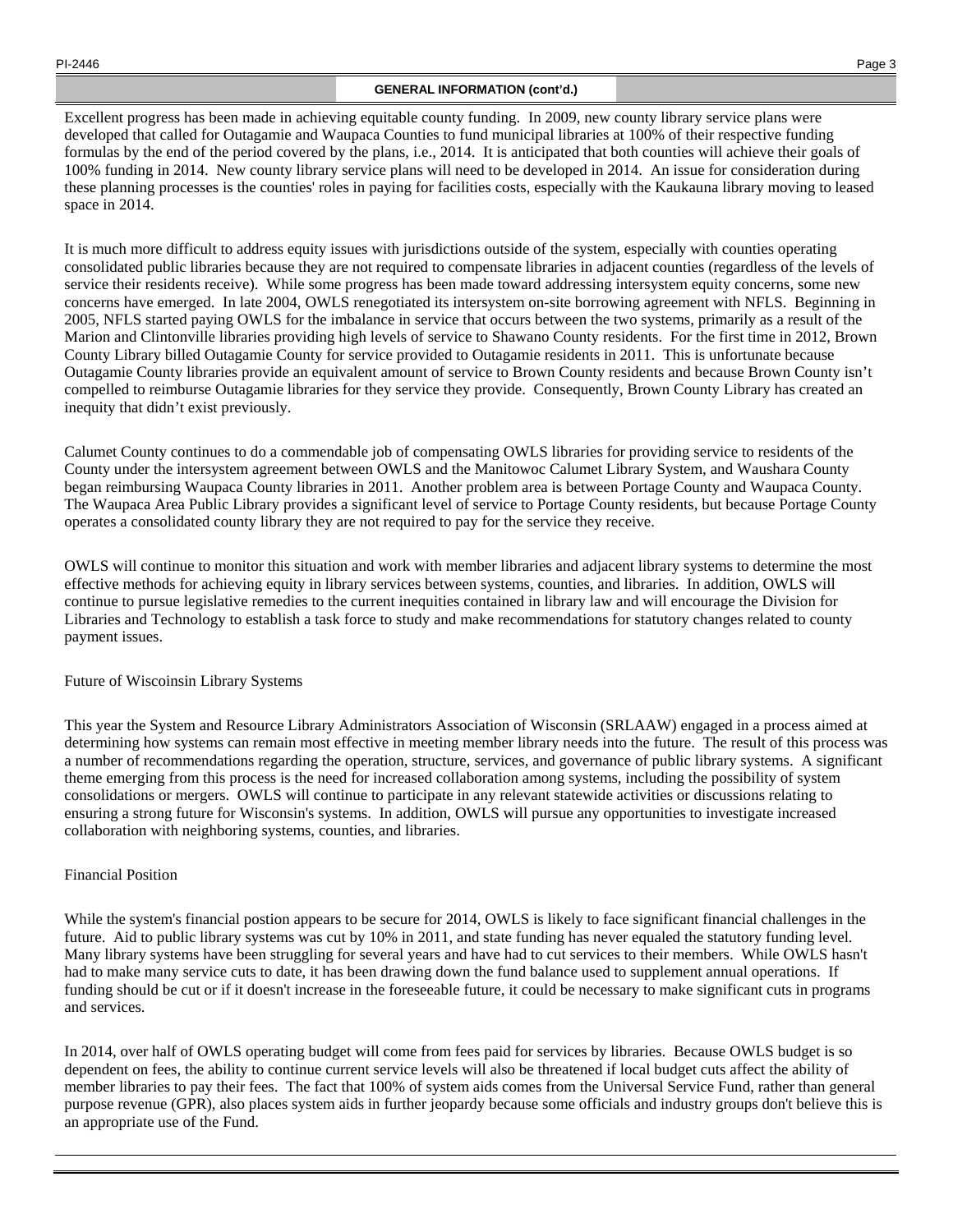The emphasis in 2014 will be continuing to offer a strong program of services to member libraries as efficiently and effectively as possible.

Describe the planning environment and process under which this and other system plans were developed. (List additional system planning documents with the period covered and attach any planning documents which have not previously been provided to the division.)

This year's plan reflects input from a variety of sources. The OWLS professional staff met throughout the year to discuss issues important to the future of the system. The professional staff also met individually with staff from Appleton Public Library, Nicolet Federated Library System, and member libraries on many occasions. The OWLS Director met with his counterparts at Appleton Public Library and NFLS.

OWLS conducted one meeting with member library directors in 2013 (August 23) that was designed to learn more about member library activities and issues. Brown Bag Lunch Meetings are held regularly to give OWLS children's librarians an opportunity to share with each other and with system representatives. The Administrative Advisory Committee of OWLSnet has met three times, and two more meetings will be held before the end of the year. Input from the directors, children's librarians, and AAC meetings was considered in the development of the plan.

The 2014 plan has also been shaped by technology planning that has occurred. In June 2013, OWLS adopted a new technology plan, OWLS Technology and Resource Sharing Plan: 2013-2016. OWLSnet is also engaged in a planning process, and a new OWLSnet Plan is likely to be adopted before the end of 2013.

Perhaps most importantly, the OWLS Board met monthly, holding a number of discussions and taking a variety of actions that contributed to the development of this plan. Finally, the draft Plan was distributed to member library directors and Fox Valley Library Council member libraries for their comments, and their comments were incorporated into the Plan before adoption by the OWLS Board.

### **ASSURANCES**

The following plan and compliance document provides assurance that your public library system intends to comply with all statutory requirements for public library systems for calendar year **2014**. Indicate, with a check, your system's intent to comply with each system requirement and provide the requested information under each system requirement.

#### **S.43.24(2) For a public library system to qualify for and maintain its eligibility for state aid under this section it shall ensure that all of the following are provided:**

#### **Membership Agreements**

 $\boxtimes$  (a) Written agreements to provide, to any resident of the system area, the same library services, on the same terms, that are provided to the residents of the municipality or county that established the member library, except for the group programming preference authorized under s. 43.15 (4) (c) 4., and to provide for the interlibrary loan of materials among all participating public libraries, as evidenced by agreements with those libraries.

 $\boxtimes$  A copy of the agreement with a list of all members signing it will be provided to the division by January 15.

#### **Resource Library Agreement**

 $\boxtimes$  (b) Backup reference, information and interlibrary loan services from the system resource library, including the development of and access to specialized collections, as evidenced by a written agreement with that library.

 $\boxtimes$  A signed copy of the resource library agreement will be provided to the division by January 15.

#### **Reference Referral, Interlibrary Loan, and Technology**

 $\boxtimes$  S.43.24(2)(d) Referral or routing of reference and interlibrary loan requests from libraries within the system to libraries within and outside the system.

#### **List ongoing activities related to this requirement.**

• OWLS will maintain the database of member library bibliographic records and holdings. The majority of interloan transactions occur between libraries using the OWLSnet shared automation system.

• OWLS and NFLS will continue to provide member libraries and their patrons with access to other area library catalogs via InfoSoup.

• OWLS will continue to compensate significant ILL net lenders.

• OWLS and NFLS will continue to provide OWLSnet members with access to electronic resources including Ancestry Library Edition and Tumblebooks.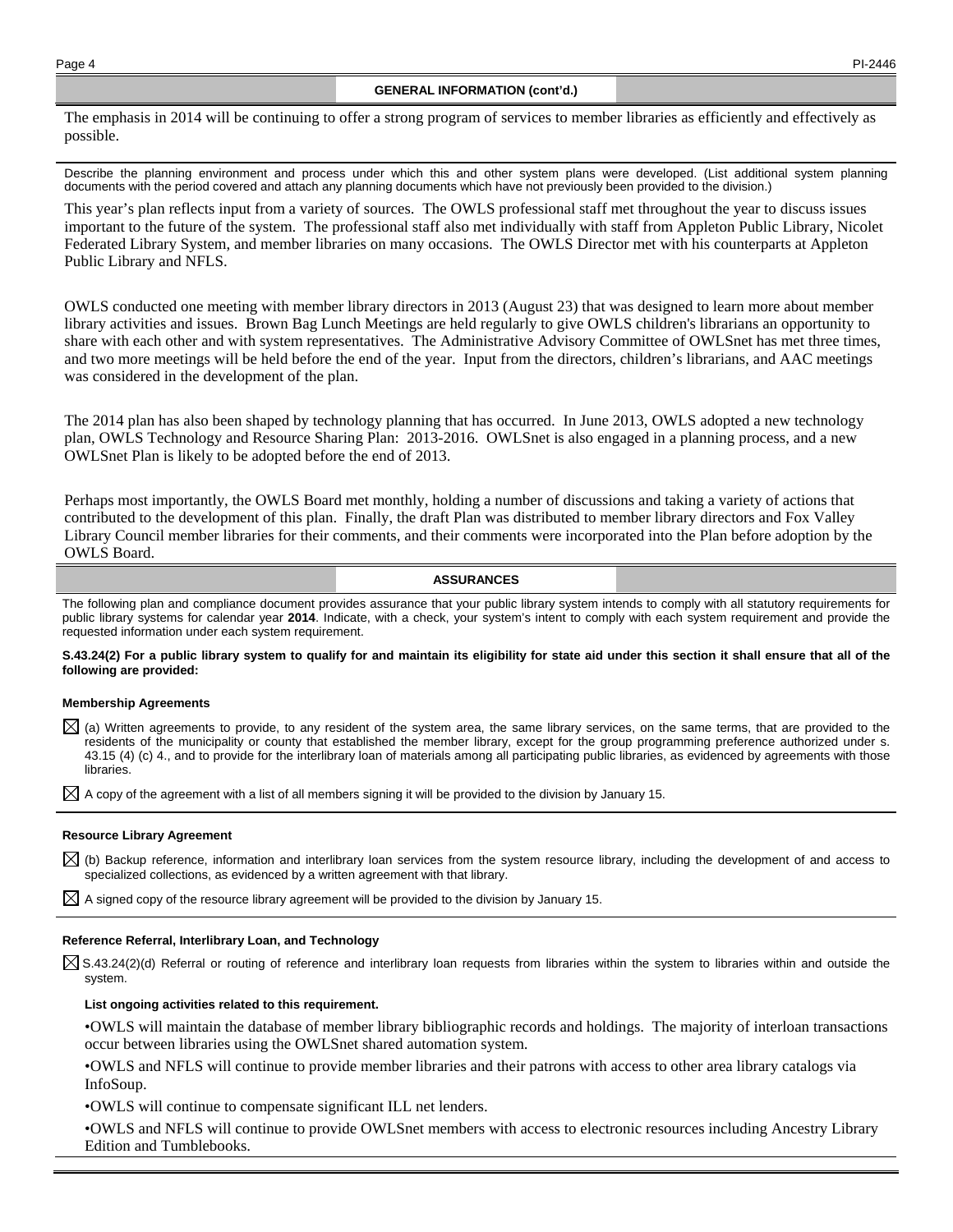• OWLS, NFLS, and Appleton Public Library will evaluate current database subscriptions and will implement any changes resulting from the evaluation.

• OWLS and its member libraries will continue to participate in the Fox Valley Library Council (FVLC) in order to facilitate resource sharing with other types of libraries in the FVLC area.

• OWLS and NFLS will monitor and make recommendations for addressing any resource sharing inequities that may emerge between systems or between member libraries.

### **Indicate new or priority activities relating to this requirement for the plan year.**

•OWLSnet will develop a new system for member libraries to participate in ILL outside of OWLSnet. It's anticipated that this will involve switching from OCLC ILL to WISCAT.

•OWLSnet will determine whether to continue having its holdings included in Open WorldCat.

•OWLSnet member libraries will determine appropriate local library and system roles in out-of-network ILL, e.g., are system clearinghouses necessary?

• OWLS will determine whether to continue contracting with NFLS to serve as the interlibrary loan clearing house for OWLS libraries.

# **Inservice Training**

 $\boxtimes$  S.43.24(2)(e) Inservice training for participating public library personnel and trustees.

### **List ongoing activities related to this requirement.**

• OWLS will offer an appropriate schedule of continuing education workshops and training classes on topics of interest to librarians, staff, and trustees of member and area libraries.

• OWLS will continue to pursue collaborations with other organizations, particularly neighboring library systems, to provide continuing education workshops.

• OWLS will continue to provide training to staff of OWLSnet member libraries in using CONTENTdm software to add digital collections to the InfoSoup Memory Project.

• OWLS will continue to provide group training, individual training, or consultation to staff of member libraries in the effective use of electronic information resources, computers, software, social media, and other technologies.

• OWLS will continue to provide information to its member libraries about additional sources for continuing education and training.

• OWLS will continue to provide a limited number of scholarships for librarians, staff, and trustees to attend workshops and conferences.

• OWLS will continue to cooperate with Winnefox Library System to produce a quarterly educational newsletter for library trustees.

• OWLS will continue to maintain a calendar of CE events and training sessions on the web.

• OWLS will continue to validate and maintain librarian certification records.

• OWLS will continue using Go To Meeting and Go To Webinar to host online meetings and provide online training to member libraries.

#### **Indicate new or priority activities relating to this requirement for the plan year.**

• OWLS and Winnefox Library System will evaluate Trustee Tale, the quarterly educational newsletter for library truesees, and implement recommendations resulting from the evaluation.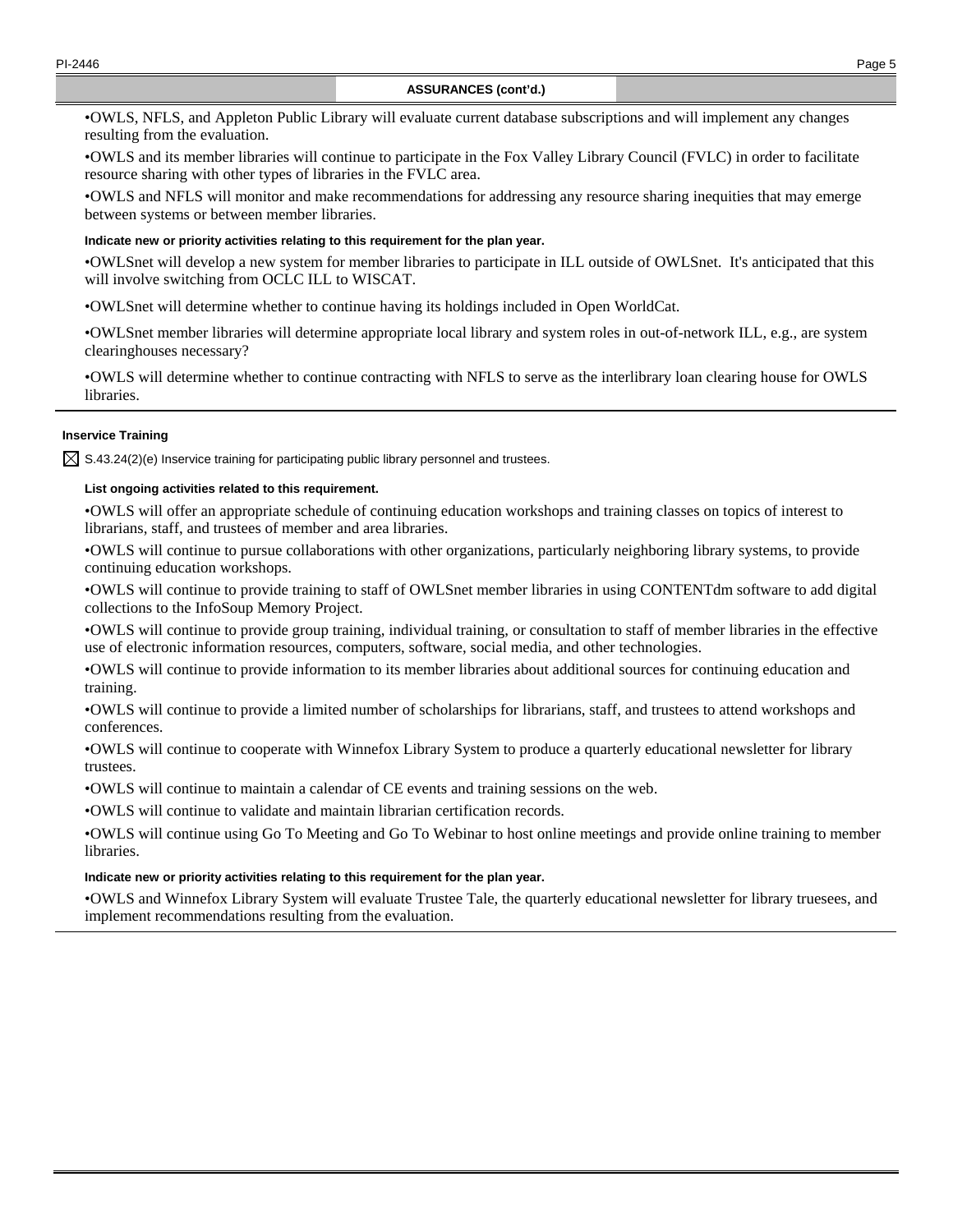#### **Delivery and Communication**

 $\boxtimes$  S. 43.24 (2)(fm) Electronic delivery of information and physical delivery of library materials to participating libraries.

#### **List ongoing activities related to this requirement.**

• OWLS will continue to contract with a vendor to provide five-day-a-week delivery service to all member libraries.

- OWLS will continue to participate in the statewide delivery service operated by the South Central Library System.
- OWLS will continue to monitor delivery volume and plan any necessary adjustments or modifications to the delivery service.

• OWLS will continue to provide email accounts and support to staff of all member libraries.

• OWLS will continue to utilize email, web postings, and Net Support Notify software as its primary methods for rapidly disseminating information to member libraries. In addition, OWLS will regularly post information of interest to its Facebook page.

• OWLS will continue to rely on OWLSweb.info and OWLSnet.info, the system web sites, to provide a rich variety of relevant content and links helpful to library staff and trustees.

• OWLS will continue to provide web design and hosting services to facilitate the electronic delivery of information from member libraries to their constituents.

• OWLS staff will assist member libraries with posting electronic content contained in local databases on their web sites and with contributing digital resources to the InfoSoup Memory Project.

#### **Indicate new or priority activities relating to this requirement for the plan year.**

• OWLS will redesign OWLSweb.info and OWLSnet.info using Drupal in order to create sites where user experiences vary depending upon their roles, e.g. member library staff members would login and receive different information depending upon their job responsibilities.

## **Service Agreements**

 $\boxtimes$  S.43.24(2)(g) Service agreements with all adjacent library systems

 $\boxtimes$  A copy of the agreement with adjacent systems with a list of all systems signing the agreement will be provided to the division by January 15.

#### **Other Types of Libraries**

- $\boxtimes$  S.43.24(2)(L) Cooperation and continuous planning with other types of libraries in the system area, which results in agreements with those libraries for the appropriate sharing of library resources to benefit the clientele of all libraries in the system area.
- $\boxtimes$  The system will have agreements with other types of libraries, or if the system participates in a cooperation agreement with a multitype organization to meet the purposes of this goal, there is established a clear link between the system and the individual members of the multitype organization. A copy of the agreement with a list of all signing libraries will be provided to the division by January 15.

 $\boxtimes$  Other types of libraries in the system area have had an opportunity to review and comment on the plan.

#### **Library Technology and Resource Sharing Plan**

 $\boxtimes$  S.43.24(2)(m) Planning with the division and with participating public libraries and other types of libraries in the area in regard to library technology and the sharing of resources. By January 1, 2000, and every fifth January 1 thereafter, the public library system shall submit to the division a written plan for library technology and the sharing of resources.

 $\boxtimes$  Member public libraries and other types of libraries in the system area have had an opportunity to review and comment on the plan.

 $\boxtimes$  A copy of the written plan, including any revisions and amendments, for library technology and resource sharing is attached to this document or is on file with the division.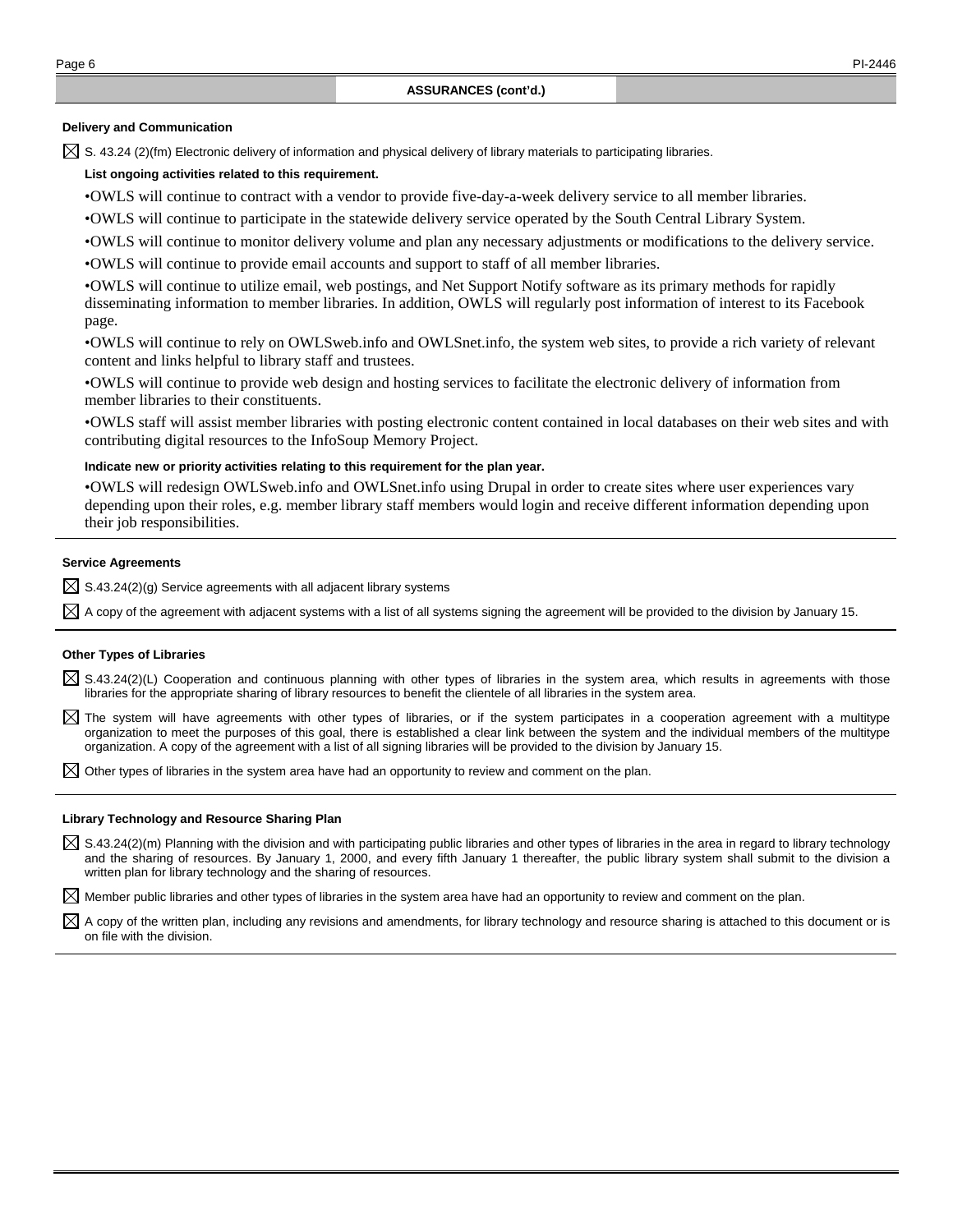#### **Professional Consultation**

 $\boxtimes$  S. 43.24(2)(h) Professional consultant services to participating public libraries.

### **List ongoing activities related to this requirement.**

• OWLS will continue to provide consultant services in a variety of areas including administration and finance, automation, technical services, computer selection and use, web site development, staff training and development, planning and evaluation, collection development, special needs, and legal issues.

• OWLS will continue to provide consulting using a variety of methods, e.g., field visits, meetings with individuals at the system office, email and telephone consultation, interactive computer sessions.

• OWLS will continue to facilitate the sharing of professional information by holding regular in-person and online meetings of staff with similar interests, e.g., brown bag lunch meetings for children and young adult staff, directors meetings.

•Upon request, OWLS will continue facilitating member library planning processes.

• Upon request, OWLS professional team will visit member libraries and provide consulting reports in the areas of general library organization or workflow analysis.

### **Indicate new or priority activities relating to this requirement for the plan year.**

• OWLS will refine and further develop a process for member libraries to determine necessary staff competencies and provide appropriate training.

### **Services to Users With Special Needs**

 $\boxtimes$  S.43.24(2)(k) Promotion and facilitation of library service to users with special needs.

### **List ongoing activities related to this requirement.**

• OWLS will support member libraries in enhancing access to materials and services for persons with special needs through continuing education about best practices in serving special needs populations.

• OWLS will help libraries identify opportunities to improve service to patrons with special needs through staff training and application of technology and will assist with implementation of projects.

• OWLS will continue to apply for and implement appropriate LSTA grants in one of the Special Needs categories.

• OWLS will continue to support the work of the Fox Valley Literacy Coalition, e.g., providing grants, printing, delivery of materials to tutors in other communities, use of mailing facilities.

• OWLS will continue to support the Spanish language interface to InfoSoup.

• OWLSnet will continue to offer support to job seekers by providing an InfoSoup Jobs and Careers page.

### **Indicate new or priority activities relating to this requirement for the plan year.**

• If awarded, OWLS will coordinate the implementation of an LSTA funded project to install hearing loops in two new member libraries.

#### **Other Service Programs**

 S.43.24(2)(i) Any other service programs designed to meet the needs of participating public libraries and the residents of the system area, as determined by the public library system board after consultation with participating public libraries.

 List each "other" service programs individually with ongoing activities and new or priority activities for the plan year under each program. For instance, if the system provides a bookmobile service program, list ongoing activities and new or priority activities for the bookmobile program. (Do not lump miscellaneous activities under a single "other" program.)

Library Services to Youth

List ongoing activities related to this requirement.

• OWLS will provide an email discussion list specifically for youth librarians to share information.

• OWLS will facilitate the interaction of youth librarians at 3-5 brown bag lunch meetings a year.

• OWLS will provide supplementary materials in support of summer library programs, including purchasing a limited amount of the Collaborative SLP materials from Upstart.

• OWLS will provide financial support for the purchase of books to be used as SLP reading incentives.

• OWLS will continue to offer grants for summer library program performers.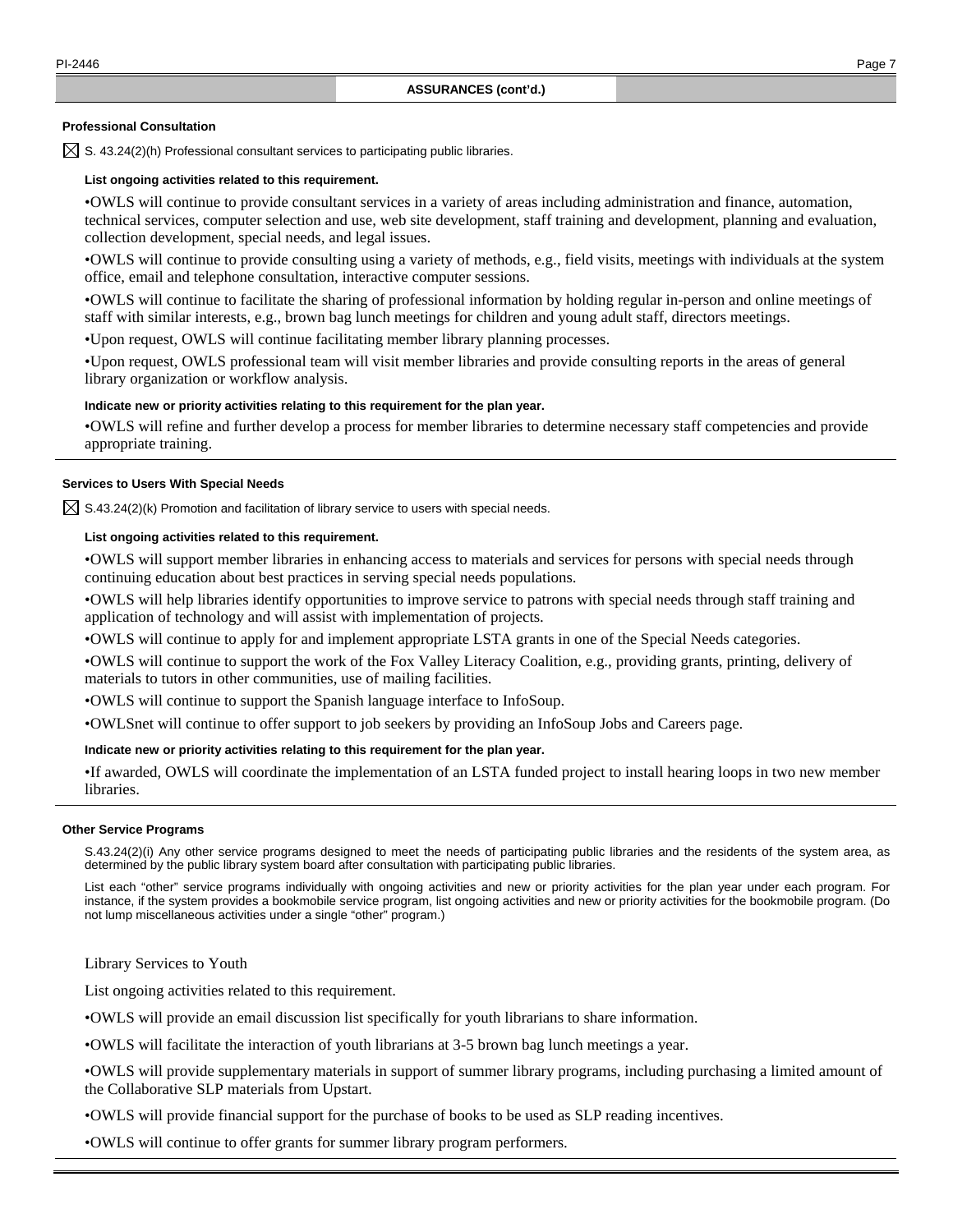• OWLS will continue to develop and post summer library program web sites.

• OWLS will continue to provide book review blogs for children and teens.

Public Information and Promotion

List ongoing activities related to this requirement.

• OWLS will continue to provide design and printing services for member libraries and system programs, including bookmarks, resource lists, brochures, signs, forms, logo design, and buttons. Member libraries will continue to receive these services for a nominal cost.

• OWLS will seek to ensure that all the member libraries, especially those with new directors, are aware of the full range of services available to them in this program.

• OWLS will provide materials to OWLSnet member libraries to promote the use of InfoSoup.

Indicate new or priority activities relating to this requirement for the plan year.

• OWLS will investigate changing how it charges libraries for printing and graphic services.

### **Administration**

 $\boxtimes$  The system will not expend more than 20 percent of the state aid projected to be received in the plan year for administration.

 $\boxtimes$  The 2013 system audit will be submitted to the division no later than September 30, 2014.

## **Budget**

 $\boxtimes$  A copy of your public library system budget by service program category and fund source for the plan year (see attached quidelines) is attached.

### **CERTIFICATION**

**WE, THE UNDERSIGNED, CERTIFY** that to the best of our knowledge, the information provided in this document and any attachments is true and correct, and that the system will be in full compliance with all applicable provisions of Chapter 43 of the Wisconsin Statutes for the year **2014**.

| Name of System Director        | Signature of System Director        | Date Signed |  |  |
|--------------------------------|-------------------------------------|-------------|--|--|
| Richard W. Krumwiede           |                                     |             |  |  |
| Name of System Board President | Signature of System Board President | Date Signed |  |  |
| Peter J. Gilbert               |                                     |             |  |  |
| <b>FOR DPI USE</b>             |                                     |             |  |  |

| LIBRARY SYSTEM PLAN APPROVAL                                                                                                               |                                               |             |  |  |  |
|--------------------------------------------------------------------------------------------------------------------------------------------|-----------------------------------------------|-------------|--|--|--|
| Pursuant to Wis. Statutes, the plan contained herein is:<br>Approved<br>Provisionally Approved See Comments.<br>Not Approved See Comments. | <b>DLT Assistant Superintendent Signature</b> | Date Signed |  |  |  |

**Comments**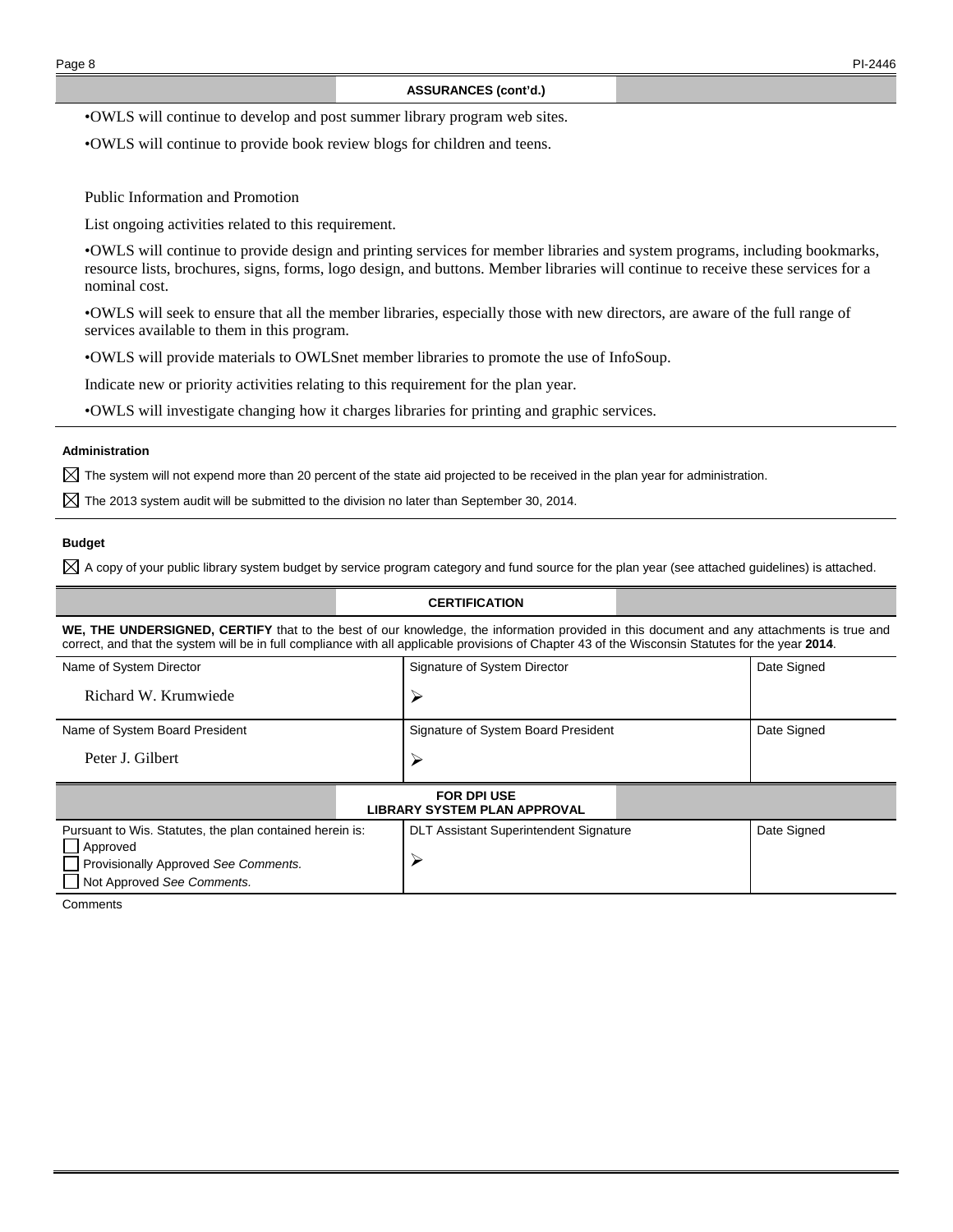### PI-2446 Page 9

|         |                                                    | <b>PUBLIC LIBRARY SYSTEM 2014</b><br><b>ANNUAL PROGRAM BUDGET</b> |                                                                          |                  |       |
|---------|----------------------------------------------------|-------------------------------------------------------------------|--------------------------------------------------------------------------|------------------|-------|
| Program | 2014<br><b>Public Library</b><br><b>System Aid</b> | <b>System Aid</b><br>Carryover and<br><b>Interest Earned</b>      | <b>Other State and</b><br><b>Federal Library</b><br><b>Program Funds</b> | All Other Income | Total |

**Technology, Reference and Interlibrary Loan\***

| 1. OWLS                 | \$91,818  |     |          | \$2,000   |             |
|-------------------------|-----------|-----|----------|-----------|-------------|
| 2. OWLSnet              | \$89,781  |     | \$13,800 | \$816,575 |             |
| 3.                      |           |     |          |           |             |
| 4. Electronic Resources | \$66,500  |     | \$6,297  | \$37,785  |             |
| <b>Program Total</b>    | \$248,099 | \$0 | \$20,097 | \$856,360 | \$1,124,556 |

# **Continuing Education and Consulting Service\***

| 1. CE and Consulting | \$92,283 |     |     | \$4,000 |          |
|----------------------|----------|-----|-----|---------|----------|
| 2.                   |          |     |     |         |          |
| <b>Program Total</b> | \$92,283 | \$0 | \$0 | \$4,000 | \$96,283 |

| <b>Delivery Services</b>                                                  | \$89,443  |         |     | \$30,370    | \$119,813   |
|---------------------------------------------------------------------------|-----------|---------|-----|-------------|-------------|
| <b>Library Services to Special Users</b>                                  | \$30,126  |         |     |             | \$30,126    |
| <b>Library Collection Development</b>                                     |           |         |     |             | \$0         |
| <b>Direct Payment to Members for</b><br><b>Nonresident Access</b>         |           |         |     | \$2,853,579 | \$2,853,579 |
| <b>Direct Nonresident Access</b><br><b>Payments Across System Borders</b> |           |         |     |             | \$0         |
| <b>Library Services to Youth</b>                                          | \$44,559  |         |     |             | \$44,559    |
| <b>Public Information</b>                                                 | \$39,822  |         |     | \$8,000     | \$47,822    |
| <b>Administration</b>                                                     | \$63,182  | \$1,500 |     | \$65,500    | \$130,182   |
| <b>Subtotal</b>                                                           | \$267,132 | \$1,500 | \$0 | \$2,957,449 | \$3,226,081 |

## **Other System Programs**

| 1.                   |           |         |          |             | \$0         |
|----------------------|-----------|---------|----------|-------------|-------------|
| 2.                   |           |         |          |             | \$0         |
| <b>Program Total</b> | \$0       | \$0     | \$0      | \$0         | \$0         |
| <b>Grand Totals</b>  | \$607,514 | \$1,500 | \$20,097 | \$3,817,809 | \$4,446,920 |

\* These programs may be divided into subprograms at the discretion of the system. If choosing not to use subprograms, enter amounts on line 1. Line 4 is reserved for the amounts budgeted for electronic resources (see Program Budget Guidelines).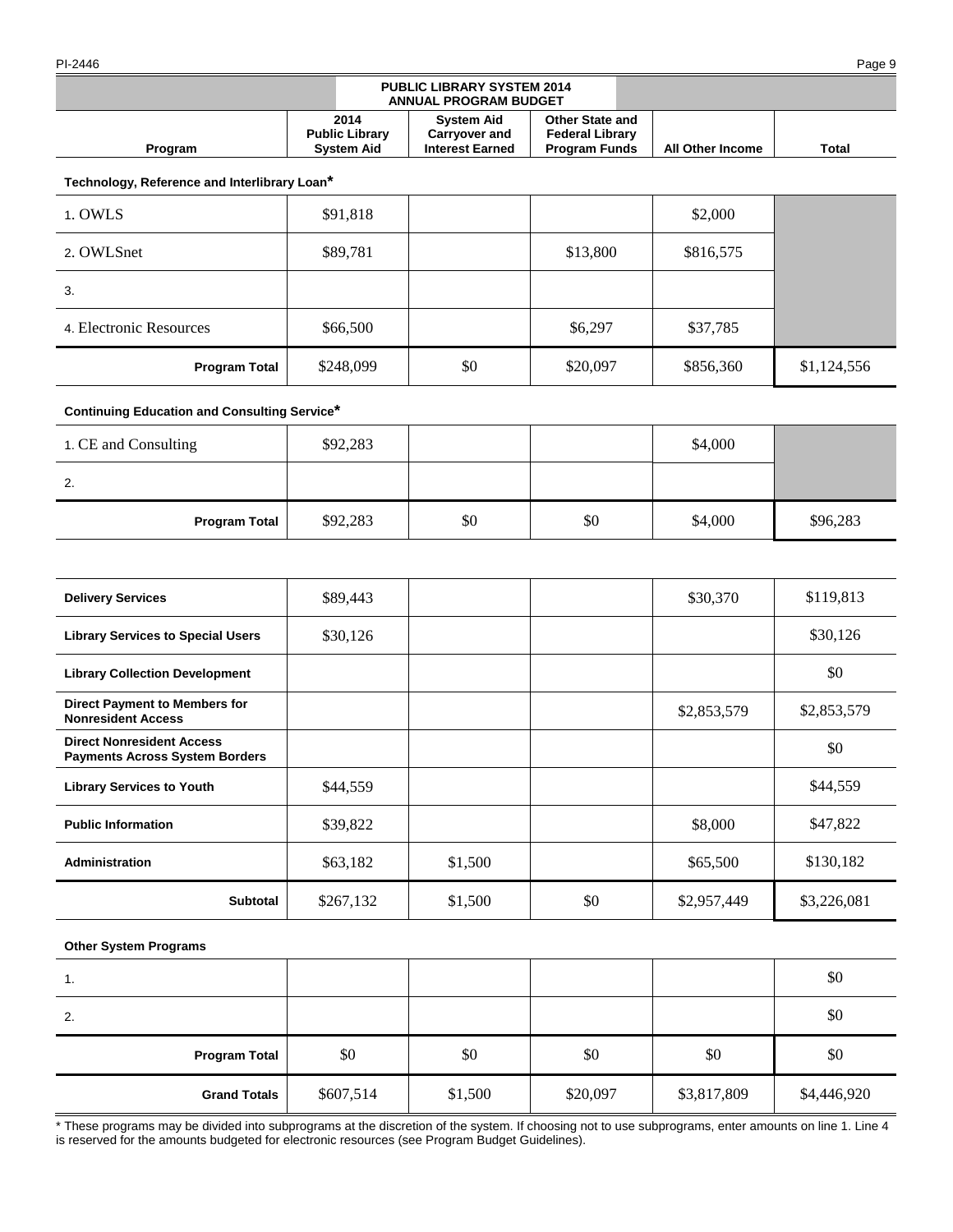# **Outagamie Waupaca Library System 2014 Budget: Approved 9/19/13**

|                                      | 2013 Budget                     | 2014 Budget                   | Change                           | % Change |
|--------------------------------------|---------------------------------|-------------------------------|----------------------------------|----------|
| <b>Income</b>                        | 09/19/13                        | 09/19/13                      |                                  |          |
| <b>State Aid</b>                     | \$607,514.00                    | \$607,514.00                  | \$0.00                           | 0.0%     |
| <b>Outagamie County</b>              | \$1,618,185.00                  | \$1,605,220.00                | (\$12,965.00)                    | $-0.8%$  |
| <b>Waupaca County</b>                | \$940,405.00                    | \$948,124.00                  | \$7,719.00                       | 0.8%     |
| Intersystem Income                   | \$371,771.00                    | \$349,657.00                  | (\$22,114.00)                    | $-5.9%$  |
| Automation Income                    | \$808,000.00                    | \$812,523.00                  | \$4,523.00                       | 0.6%     |
| <b>Federal LSTA Grants</b>           | \$27,513.00                     | \$20,097.00                   | (\$7,416.00)                     | $-27.0%$ |
| Interest Income                      | \$4,000.00                      | \$9,000.00                    | \$5,000.00                       | 125.0%   |
| Printing Income                      | \$4,000.00                      | \$4,000.00                    | \$0.00                           | 0.0%     |
| Miscellaneous Income                 | \$45,351.00                     | \$40,785.00                   | (\$4,566.00)                     | $-10.1%$ |
| <b>Total Revenue</b>                 | \$4,426,739.00                  | \$4,396,920.00                | (\$29,819.00)                    | $-0.7%$  |
| <b>Transfer from Fund Balance</b>    | \$69,314.00                     | \$50,000.00                   | (\$19,314.00)                    | $-27.9%$ |
| <b>Total Revenue &amp; Transfers</b> | \$4,496,053.00<br>============= | \$4,446,920.00<br>=========== | $(\$49,133.00)$<br>============= | $-1.1%$  |
| <b>Expenditures</b>                  |                                 |                               |                                  |          |
| <b>ADMINISTRATION</b>                |                                 |                               |                                  |          |
| 300-03 Salaries                      | \$64,646.00                     | \$60,207.00                   | (\$4,439.00)                     | $-6.9%$  |
| 301-03 Payroll Taxes                 | \$4,945.00                      | \$4,606.00                    | (\$339.00)                       | $-6.9%$  |
| 302-03 Fringe Benefits               | \$31,721.00                     | \$33,869.00                   | \$2,148.00                       | 6.8%     |
| 305-03 Facilities                    | \$3,500.00                      | \$3,500.00                    | \$0.00                           | 0.0%     |
| 311-08 Telephone                     | \$3,000.00                      | \$3,000.00                    | \$0.00                           | 0.0%     |
| 312-03 Supplies                      | \$1,000.00                      | \$1,000.00                    | \$0.00                           | 0.0%     |
| 320-03 Equipment                     | \$1,200.00                      | \$1,200.00                    | \$0.00                           | 0.0%     |
| 321-03 Equipment Service             | \$300.00                        | \$300.00                      | \$0.00                           | 0.0%     |
| 325-03 Meeting and Travel            | \$3,000.00                      | \$3,000.00                    | \$0.00                           | 0.0%     |
| 330-03 Professional Services         | \$11,000.00                     | \$11,000.00                   | \$0.00                           | 0.0%     |
| 332-03 Insurance                     | \$4,000.00                      | \$4,000.00                    | \$0.00                           | 0.0%     |
| 363-03 Prof. Memberships             | \$500.00                        | \$500.00                      | \$0.00                           | 0.0%     |
| 375-03 Miscellaneous                 | \$2,000.00                      | \$1,000.00                    | (\$1,000.00)                     | $-50.0%$ |
|                                      | \$130,812.00                    | \$127,182.00                  | (\$3,630.00)                     | $-2.8%$  |
| TECHNOLOGY-REFERENCE-INTERLOAN       |                                 |                               |                                  |          |
| <b>OWLS</b>                          |                                 |                               |                                  |          |
| 300-11 Salaries                      | \$55,427.00                     | \$54,512.00                   | (\$915.00)                       | $-1.7%$  |
| 301-11 Payroll Taxes                 | \$4,240.00                      | \$4,170.00                    | $(\$70.00)$<br>\$945.00          | $-1.7%$  |
| 302-11 Fringe Benefits               | \$14,441.00                     | \$15,386.00                   |                                  | 6.5%     |
| 305-11 Facilities                    | \$3,500.00                      | \$3,500.00                    | \$0.00                           | 0.0%     |
| 312-11 Supplies                      | \$500.00                        | \$500.00                      | \$0.00                           | 0.0%     |
| 320-11 Equipment                     | \$2,500.00                      | \$2,500.00                    | \$0.00                           | 0.0%     |
| 325-11 Meeting and Travel            | \$2,000.00                      | \$2,000.00                    | \$0.00                           | 0.0%     |
| 326-11 Training/Consulting           | \$500.00                        | \$500.00                      | \$0.00                           | 0.0%     |
| 330-11 Software                      | \$500.00                        | \$500.00                      | \$0.00                           | 0.0%     |
| 374-11 FVLC Participation            | \$750.00                        | \$750.00                      | \$0.00                           | 0.0%     |
| 375-11 Statewide Projects            | \$57,564.00                     | \$48,582.00                   | (\$8,982.00)                     | $-15.6%$ |
| 378-11 Lender Compensation           | \$5,000.00                      | \$5,000.00                    | \$0.00                           | 0.0%     |
| Subtotal                             | \$146,922.00                    | \$137,900.00                  | (\$9,022.00)                     | $-6.1%$  |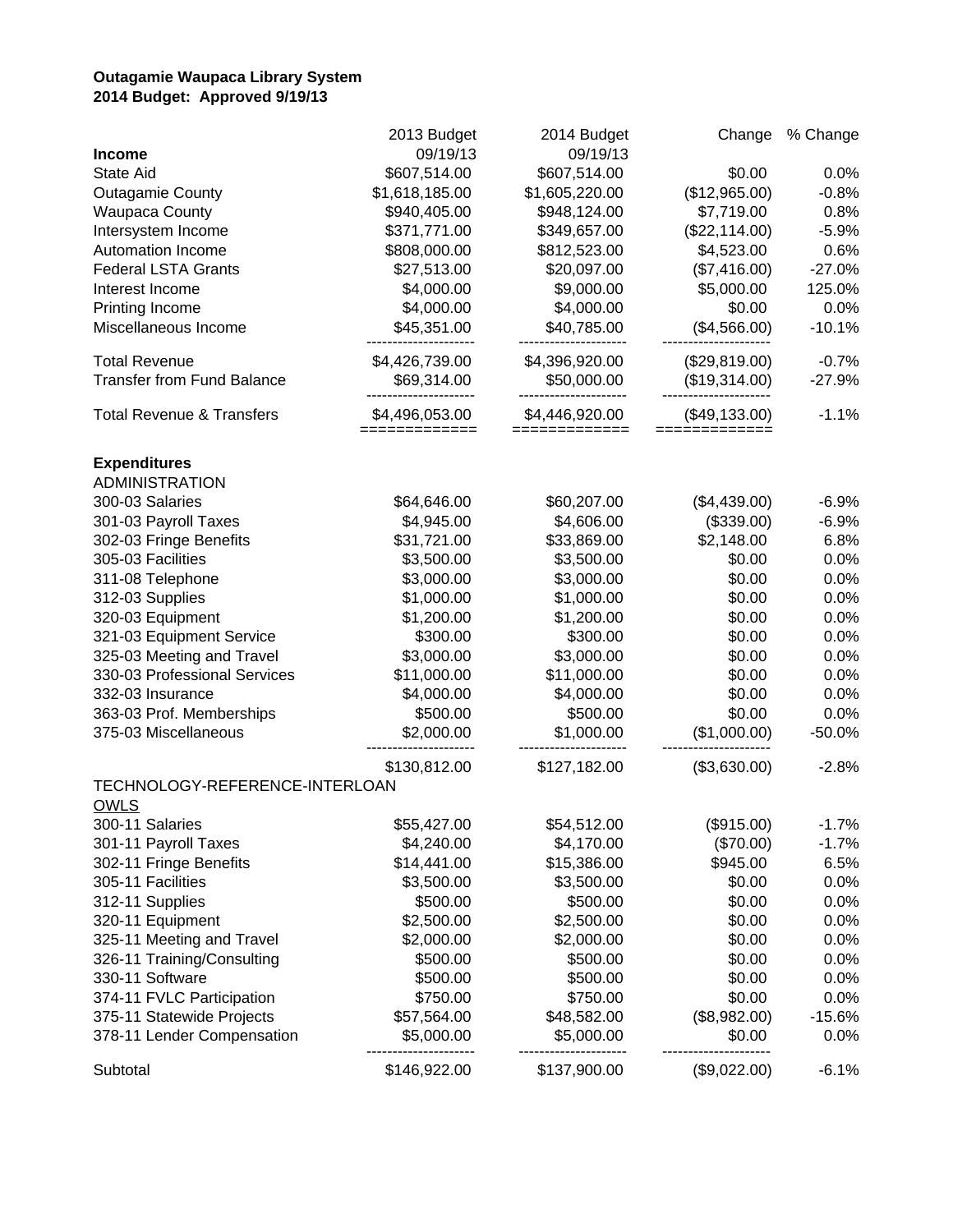|                                   | 2013 Budget    | 2014 Budget       |               |                          |
|-----------------------------------|----------------|-------------------|---------------|--------------------------|
| TECHNOLOGY-REFERENCE-ILL          | 09/19/13       | 09/19/13          | Change        | % Change                 |
| <b>OWLSnet</b>                    |                |                   |               |                          |
| 300-05 Salaries                   | \$349,281.00   | \$358,685.00      | \$9,404.00    | 2.7%                     |
| 301-05 Payroll Taxes              | \$26,720.00    | \$27,451.00       | \$731.00      | 2.7%                     |
| 302-05 Fringe Benefits            | \$111,746.00   | \$120,620.00      | \$8,874.00    | 7.9%                     |
| 305-05 Facilities                 | \$7,000.00     | \$7,000.00        | \$0.00        | 0.0%                     |
| 311-05 Telephone                  | \$3,000.00     | \$3,000.00        | \$0.00        | 0.0%                     |
| 312-05 Supplies                   | \$5,000.00     | \$5,000.00        | \$0.00        | 0.0%                     |
| 313-05 Telecommunications         | \$97,000.00    | \$100,000.00      | \$3,000.00    | 3.1%                     |
| 314-05 Borrowers' Card Supplies   | \$5,000.00     | \$5,000.00        | \$0.00        | 0.0%                     |
| 315-05 Printing & Promotion       | \$3,200.00     | \$2,500.00        | (\$700.00)    | $-21.9%$                 |
| 320-05 Microcomputer Equipment    | \$4,000.00     | \$4,000.00        | \$0.00        | 0.0%                     |
| 321-05 Microcomputer Repair       | \$1,000.00     | \$1,000.00        | \$0.00        | 0.0%                     |
| 325-05 Meeting and Travel         | \$5,000.00     | \$6,000.00        | \$1,000.00    | 20.0%                    |
| 326-05 Training/Consulting        | \$500.00       | \$1,000.00        | \$500.00      | 100.0%                   |
| 330-05 Software                   | \$12,000.00    | \$10,000.00       | (\$2,000.00)  | $-16.7%$                 |
| 340-05 Resource Library           | \$21,000.00    | \$21,000.00       | \$0.00        | 0.0%                     |
| 342-05 Online Databases           | \$32,500.00    | \$19,500.00       | (\$13,000.00) | $-40.0%$                 |
| 343-05 Internet Access            | \$22,900.00    | \$22,900.00       | \$0.00        | 0.0%                     |
| 345-05 OCLC Charges               | \$82,000.00    | \$83,000.00       | \$1,000.00    | 1.2%                     |
| 348-05 Digitization               | \$3,500.00     | \$3,500.00        | \$0.00        | 0.0%                     |
| 349-05 Enhanced Content           | \$45,000.00    | \$47,000.00       | \$2,000.00    | 4.4%                     |
| 350-05 System Development         | \$0.00         | \$0.00            | \$0.00        | $\overline{\phantom{a}}$ |
| 352-05 System Hardware            | \$9,000.00     | \$1,500.00        | (\$7,500.00)  | $-83.3%$                 |
| 353-05 Network Hardware           | \$5,000.00     | \$5,000.00        | \$0.00        | 0.0%                     |
| 354-05 System Maintenance         | \$132,000.00   | \$132,000.00      | \$0.00        | 0.0%                     |
|                                   |                |                   |               |                          |
| Subtotal                          | \$983,347.00   | \$986,656.00<br>. | \$3,309.00    | 0.3%                     |
| Total                             | \$1,130,269.00 | \$1,124,556.00    | (\$5,713.00)  | $-0.5%$                  |
| CONTINUING EDUCATION - CONSULTING |                |                   |               |                          |
| 300-10 Salaries                   | \$51,573.00    | \$46,891.00       | (\$4,682.00)  | $-9.1%$                  |
| 301-10 Payroll Taxes              | \$3,945.00     | \$3,587.00        | (\$358.00)    | $-9.1%$                  |
| 302-10 Fringe Benefits            | \$16,905.00    | \$17,805.00       | \$900.00      | 5.3%                     |
| 305-10 Facilities                 | \$7,000.00     | \$7,000.00        | \$0.00        | 0.0%                     |
| 324-10 CE Program Expenses        | \$9,000.00     | \$9,000.00        | \$0.00        | 0.0%                     |
| 325-10 Travel                     | \$2,000.00     | \$2,000.00        | \$0.00        | 0.0%                     |
| 326-10 CE Scholarships            | \$6,000.00     | \$5,000.00        | (\$1,000.00)  | $-16.7%$                 |
| 327-10 Staff Development          | \$3,500.00     | \$4,000.00        | \$500.00      | 14.3%                    |
| 354-10 Professional Serials       | \$750.00       | \$750.00          | \$0.00        | 0.0%                     |
| 360-10 Professional Books         | \$250.00       | \$250.00          | \$0.00        | 0.0%                     |
|                                   |                |                   |               |                          |
|                                   | \$100,923.00   | \$96,283.00       | (\$4,640.00)  | $-4.6%$                  |
| <b>DELIVERY</b>                   |                |                   |               |                          |
| 300-08 Salaries                   | \$14,270.00    | \$14,614.00       | \$344.00      | 2.4%                     |
| 301-08 Payroll Taxes              | \$1,092.00     | \$1,118.00        | \$26.00       | 2.4%                     |
| 302-08 Fringe Benefits            | \$3,682.00     | \$3,981.00        | \$299.00      | 8.1%                     |
| 305-08 Facilities                 | \$7,000.00     | \$7,000.00        | \$0.00        | 0.0%                     |
| 310-08 Postage                    | \$1,200.00     | \$1,200.00        | \$0.00        | 0.0%                     |
| 312-08 Supplies                   | \$1,000.00     | \$1,000.00        | \$0.00        | 0.0%                     |
| 363-08 Contractual Services       | \$89,000.00    | \$90,000.00       | \$1,000.00    | 1.1%                     |
| 365-08 Equipment Lease            | \$900.00       | \$900.00          | \$0.00        | 0.0%                     |
|                                   |                |                   |               |                          |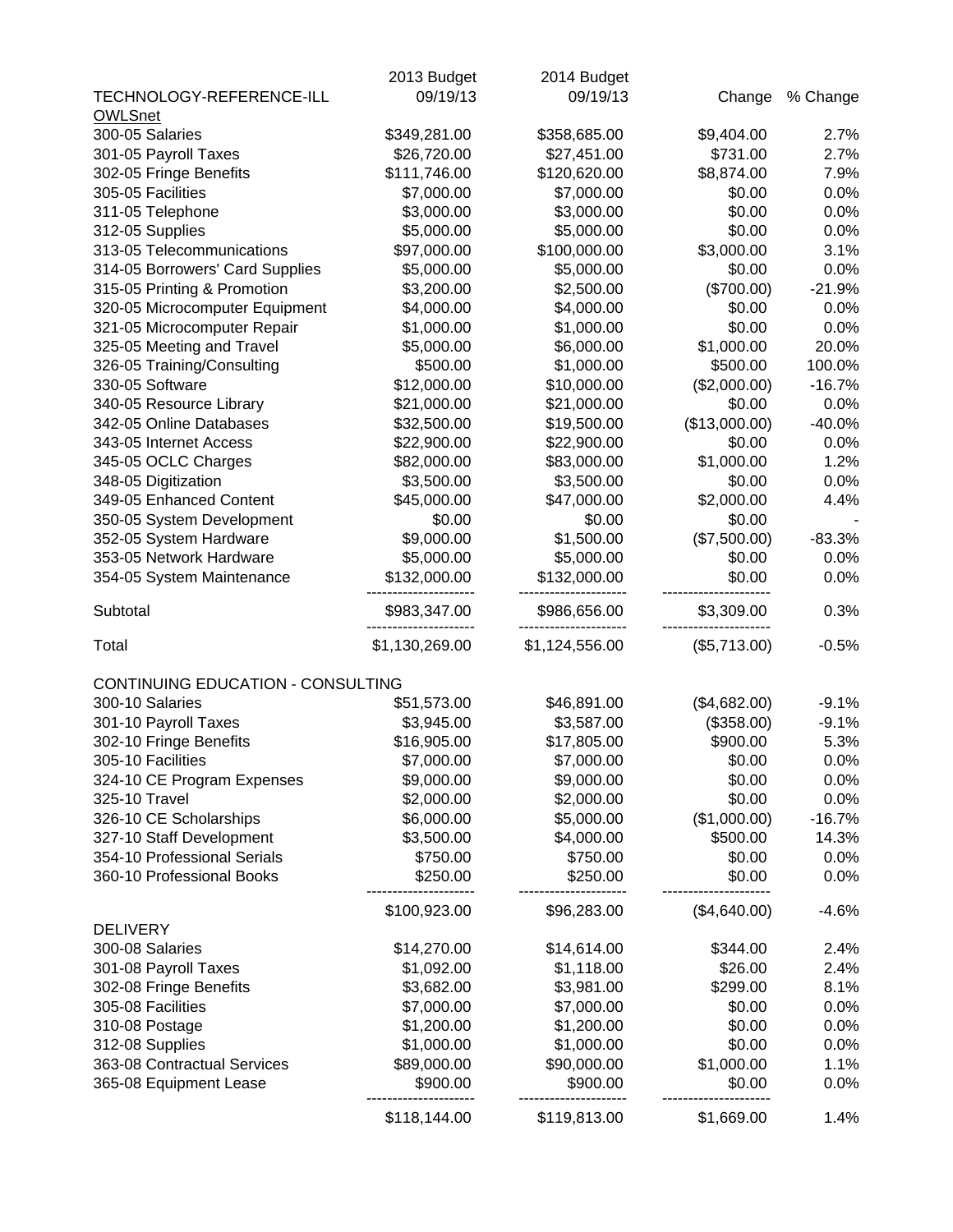|                                | 2013 Budget    | 2014 Budget    | Change        | % Change  |
|--------------------------------|----------------|----------------|---------------|-----------|
| SPECIAL USER SERVICES          | 09/19/13       | 09/19/13       |               |           |
| 300-13 Salaries                | \$15,736.00    | \$16,030.00    | \$294.00      | 1.9%      |
| 301-13 Payroll Taxes           | \$1,204.00     | \$1,226.00     | \$22.00       | 1.8%      |
| 302-13 Fringe Benefits         | \$7,733.00     | \$8,370.00     | \$637.00      | 8.2%      |
| 338-13 Literacy Support        | \$4,000.00     | \$4,000.00     | \$0.00        | 0.0%      |
| 339-13 Materials and Projects  | \$6,100.00     | \$500.00       | (\$5,600.00)  | $-91.8%$  |
|                                | \$34,773.00    | \$30,126.00    | (\$4,647.00)  | $-13.4%$  |
| PUBLIC INFORMATION - PROMOTION |                |                |               |           |
| 300-15 Salaries                | \$16,604.00    | \$16,914.00    | \$310.00      | 1.9%      |
| 301-15 Payroll Taxes           | \$1,270.00     | \$1,294.00     | \$24.00       | 1.9%      |
| 302-15 Fringe Benefits         | \$5,115.00     | \$5,514.00     | \$399.00      | 7.8%      |
| 305-15 Facilities              | \$7,000.00     | \$7,000.00     | \$0.00        | 0.0%      |
| 312-15 Supplies                | \$5,500.00     | \$5,500.00     | \$0.00        | 0.0%      |
| 320-15 Equipment               | \$4,000.00     | \$4,000.00     | \$0.00        | 0.0%      |
| 321-15 Equipment Maintenance   | \$2,100.00     | \$2,100.00     | \$0.00        | 0.0%      |
| 330-15 Software                | \$500.00       | \$500.00       | \$0.00        | 0.0%      |
| 354-15 Special Promotions      | \$2,000.00     | \$1,500.00     | (\$500.00)    | $-25.0%$  |
| 364-15 Commercial Work         | \$2,500.00     | \$3,500.00     | \$1,000.00    | 40.0%     |
|                                | \$46,589.00    | \$47,822.00    | \$1,233.00    | 2.6%      |
| YOUTH SERVICES                 |                |                |               |           |
| 300-06 Salaries                | \$23,562.00    | \$24,001.00    | \$439.00      | 1.9%      |
| 301-06 Payroll Taxes           | \$1,803.00     | \$1,836.00     | \$33.00       | 1.8%      |
| 302-06 Fringe Benefits         | \$6,058.00     | \$6,522.00     | \$464.00      | 7.7%      |
| 312-06 Supplies & Materials    | \$2,000.00     | \$2,000.00     | \$0.00        | 0.0%      |
| 327-06 SLP Program Grants      | \$9,800.00     | \$10,200.00    | \$400.00      | 4.1%      |
| 326-06 Liaison                 | \$3,500.00     | \$0.00         | (\$3,500.00)  | $-100.0%$ |
|                                | \$46,723.00    | \$44,559.00    | (\$2,164.00)  | $-4.6%$   |
| <b>ACCESS PAYMENTS</b>         |                |                |               |           |
| <b>County Service</b>          |                |                |               |           |
| 400-22 Appleton                | \$931,148.00   | \$902,006.00   | (\$29,142.00) | $-3.1%$   |
| 405-22 Black Creek             | \$66,291.00    | \$70,365.00    | \$4,074.00    | 6.1%      |
| 410-22 Clintonville            | \$137,043.00   | \$143,728.00   | \$6,685.00    | 4.9%      |
| 415-22 Fremont                 | \$27,795.00    | \$31,651.00    | \$3,856.00    | 13.9%     |
| 420-22 Hortonville             | \$82,785.00    | \$97,815.00    | \$15,030.00   | 18.2%     |
| 425-22 lola                    | \$93,238.00    | \$93,082.00    | (\$156.00)    | $-0.2%$   |
| 430-22 Kaukauna                | \$132,506.00   | \$127,885.00   | (\$4,621.00)  | $-3.5%$   |
| 435-22 Kimberly-Little Chute   | \$162,906.00   | \$161,626.00   | (\$1,280.00)  | $-0.8%$   |
| 440-22 Manawa                  | \$92,030.00    | \$92,934.00    | \$904.00      | 1.0%      |
| 445-22 Marion                  | \$33,697.00    | \$32,308.00    | (\$1,389.00)  | $-4.1%$   |
| 450-22 New London              | \$199,987.00   | \$202,018.00   | \$2,031.00    | 1.0%      |
| 455-22 Scandinavia             | \$15,417.00    | \$17,170.00    | \$1,753.00    | 11.4%     |
| 460-22 Seymour                 | \$86,736.00    | \$92,412.00    | \$5,676.00    | 6.5%      |
| 465-22 Shiocton                | \$33,297.00    | \$29,778.00    | (\$3,519.00)  | $-10.6%$  |
| 470-22 Waupaca                 | \$371,155.00   | \$364,380.00   | (\$6,775.00)  | $-1.8%$   |
| 475-22 Weyauwega               | \$45,968.00    | \$50,917.00    | \$4,949.00    | 10.8%     |
| 480-22 Oneida                  | \$26,591.00    | \$23,269.00    | (\$3,322.00)  | $-12.5%$  |
| Subtotal                       | \$2,538,590.00 | \$2,533,344.00 | (\$5,246.00)  | $-0.2%$   |